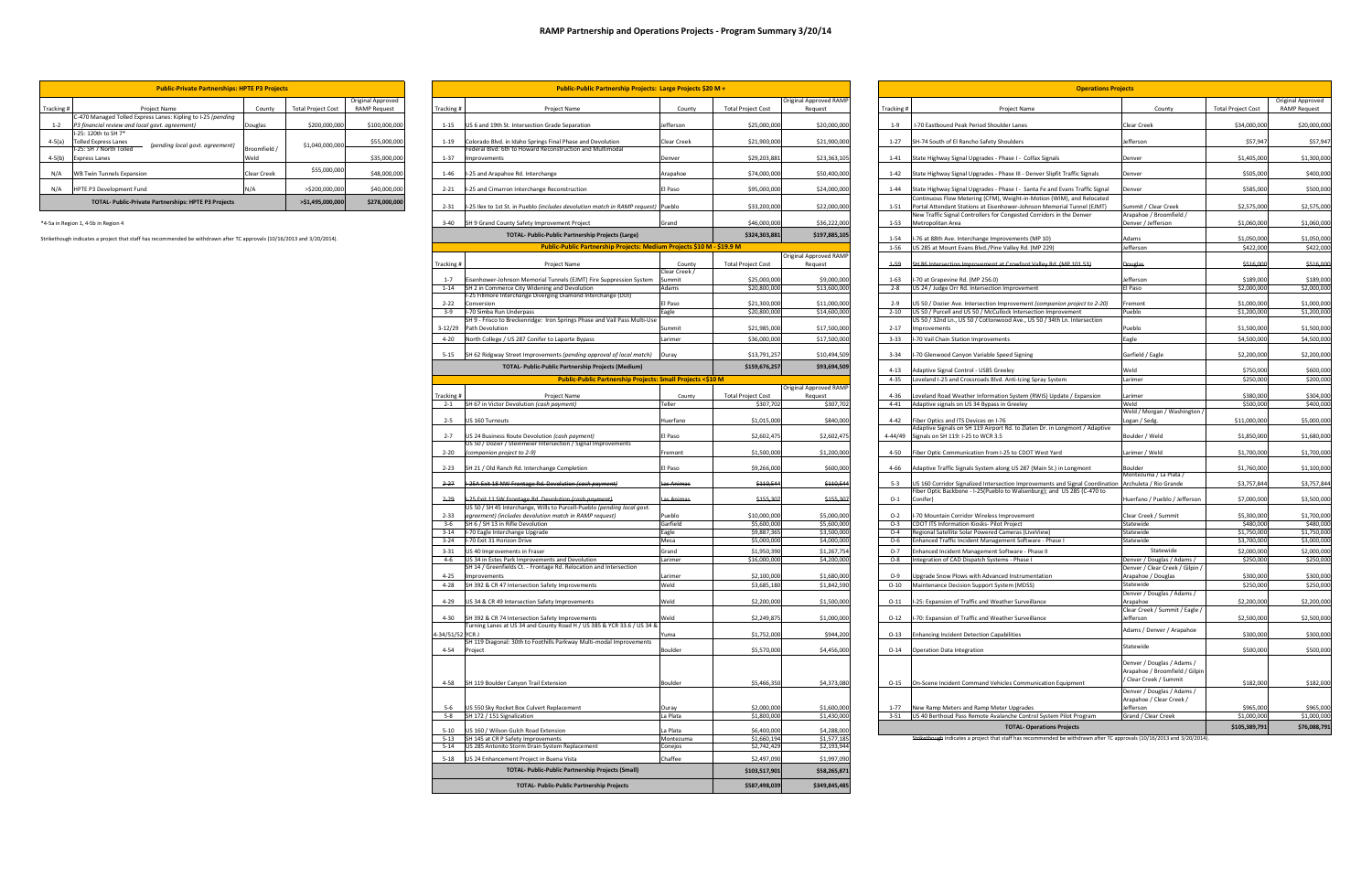**Public-Private (HTPE) Partnership Projects**

|               | Tracking # | Project Name                     | <b>TC Approved Total</b><br><b>Project Cost</b> | <b>Estimated Total</b><br><b>Project Cost</b> | <b>Total Project Cost Delta</b> | TC Approved RAMP<br>Request | RAMP Request | Delta       | Local | In Kind<br><b>Contributions</b> | <b>Local Delta</b> | Other Funds | Other Funds<br>D <sub>0</sub> | Status as of March 20, 2014             |
|---------------|------------|----------------------------------|-------------------------------------------------|-----------------------------------------------|---------------------------------|-----------------------------|--------------|-------------|-------|---------------------------------|--------------------|-------------|-------------------------------|-----------------------------------------|
| $\sim$ $\sim$ | N/A        | <b>WB Twin Tunnels Expansion</b> | \$55,000,000                                    | \$55,000,000                                  | ΨU                              | \$48,000,000                | \$48,000,000 | $\triangle$ |       |                                 |                    | \$7,000,000 |                               | RAMP Funding Approved by TC in February |
|               |            |                                  | \$55,000,000                                    | \$55,000,000                                  |                                 | 18,000,000                  | \$48,000,000 |             |       |                                 |                    | \$7,000,000 | $\triangle$                   |                                         |
|               |            |                                  |                                                 |                                               |                                 |                             |              |             |       |                                 |                    |             |                               |                                         |

| Tracking# | Project Name | <b>Total Project Cost</b> | <b>Estimated Total</b><br><b>Project Cost</b> | <b>Total Project Cost Delta</b> | TC Approved RAMP<br>Request | <b>RAMP</b> Reques. | <b>RAMP</b><br>Delta | Local<br>Contribution | In Kind<br><b>Contributions</b> | Local Delta | Other Funds | Other Funds<br>D <sub>0</sub> H <sub>0</sub><br><b>D</b> uitu | Status as of March 20, 2014 |
|-----------|--------------|---------------------------|-----------------------------------------------|---------------------------------|-----------------------------|---------------------|----------------------|-----------------------|---------------------------------|-------------|-------------|---------------------------------------------------------------|-----------------------------|
|           |              |                           |                                               |                                 |                             |                     |                      |                       |                                 |             |             |                                                               | None                        |
|           |              |                           |                                               |                                 |                             |                     |                      |                       |                                 |             |             |                                                               |                             |
|           |              |                           |                                               |                                 |                             |                     |                      |                       |                                 |             |             |                                                               |                             |

|                | Numbers are shown as a COST VARIANCE                         |
|----------------|--------------------------------------------------------------|
| $-$ \$4.800.00 | Numbers shown in red or with a negative represent an overage |
| \$6,000.00     | Numbers shown in green represent an underage                 |

|                         | Tracking # | Project Name                                      | <b>Total Project Cost</b> | <b>Estimated Total</b><br><b>Project Cost</b> | <b>Total Project Cost Delta</b> | TC Approved RAMP<br>Request | <b>RAMP</b> Request                                                                             | <b>RAMP Request</b><br>Delta | Local<br>Contribution         | In Kind<br>Contributions | Local Delta   | Other Funds   | Other Funds<br>Delta | Status as of March 20, 2014                              |
|-------------------------|------------|---------------------------------------------------|---------------------------|-----------------------------------------------|---------------------------------|-----------------------------|-------------------------------------------------------------------------------------------------|------------------------------|-------------------------------|--------------------------|---------------|---------------|----------------------|----------------------------------------------------------|
|                         | $1-2$      | C-470 Managed Toll Express Lanes: Kipling to I-25 | \$200,000,000             | \$237,000,000                                 | $-$ \$37,000,000                | \$100,000,000               | \$137,000,000                                                                                   | $-$ \$37,000,000             | \$10,000,000                  | \$5,500,000              | \$0           | \$84,500,000  | \$0                  | Staff Recommends Further Development                     |
| $\sim$<br>$\Rightarrow$ | $4-5a$     | I-25: Tolled Express Lanes: 120th to SH 7         | \$1,040,000,000           | \$1,040,000,000                               | \$0                             | \$55,000,000                | \$55,000,000                                                                                    | \$0                          |                               |                          |               |               |                      | RAMP Funding of 10% granted by TC in March for continued |
| ō                       | $4-5b$     | I-25: Tolled Express Lanes: SH 7 North to SH 14   |                           |                                               |                                 | \$35,000,000                | \$35,000,000                                                                                    | \$0                          |                               |                          |               |               |                      | preconstruction activity.                                |
|                         | N/A        | HTPE P3 Development Fund                          | \$200,000,000             | \$200,000,000                                 | \$0                             | \$40,000,000                | \$40,000,000                                                                                    | \$0                          | \$0                           | \$0                      | \$0           | \$160,000,000 | \$0                  | Staff Recommends Further Development                     |
|                         |            | Staff Recommends Further Development (Group 3)    | \$1,440,000,000           | \$1,477,000,000                               | $-$ \$37,000,000                | \$230,000,000               | \$267,000,000                                                                                   | $-$ \$37,000,000             | \$10,000,000                  | \$5,500,000              | \$0           | \$244,500,000 | \$0                  |                                                          |
|                         |            |                                                   |                           |                                               |                                 |                             |                                                                                                 |                              |                               |                          |               |               |                      |                                                          |
|                         |            | 4 SUB-TOTAL Public-Public Partnership Projects    | \$1,495,000,000           | \$1,532,000,000                               | $-$ \$37,000,000                | \$278,000,000               | \$315,000,000                                                                                   |                              | $-$ \$37,000,000 \$10,000,000 | \$5,500,000              | \$0           | \$251,500,000 | \$0                  |                                                          |
|                         |            |                                                   |                           |                                               |                                 |                             |                                                                                                 |                              |                               |                          |               |               |                      |                                                          |
|                         | Tracking # | Project Name                                      | <b>Total Project Cost</b> | <b>Estimated Total</b><br>Project Cost        | <b>Total Project Cost Delta</b> | TC Approved RAMP<br>Request | <b>RAMP</b> Request                                                                             | <b>RAMP Request</b><br>Delta | Local<br>Contribution         | In Kind<br>Contributions | Local Delta   | Other Funds   | Other Funds<br>Delta | Status as of March 20, 2014                              |
| Group 4                 |            |                                                   |                           |                                               |                                 |                             |                                                                                                 |                              |                               |                          |               |               |                      | None                                                     |
|                         |            | Projects that have been Withdrawn (Group 4)       | \$0                       | \$0                                           | \$0                             | \$0                         | \$0                                                                                             | \$0                          | \$0                           | \$0                      | \$0           | \$0           | \$0                  |                                                          |
|                         |            |                                                   |                           |                                               |                                 |                             |                                                                                                 |                              |                               |                          |               |               |                      |                                                          |
|                         |            | 1 1 TOTAL Partnership Projects: HTDE D2 Projects  | \$1,495,000,000           | \$1,532,000,000                               | 53700000                        | \$278,000,000               | $\frac{1}{2}$ \$315,000,000 $\frac{1}{2}$ \$37,000,000 $\frac{1}{2}$ \$10,000,000 $\frac{1}{2}$ |                              |                               | \$5,500,000              | $\mathcal{L}$ | \$251,500,000 | $\mathcal{L}$        |                                                          |

| TOTAL Partnership Projects: HTPE P3 Projects              | \$1,495,000,000 | 32.000.000<br>$\sim$ $\sim$ $\sim$ | \$37,000,000 | \$278,000,000 | $\vert$ \$315,000,000 $\vert$ -\$37,000,000 $\vert$ | \$10,000,000 | \$5,500,000 | \$251,500,000 |  |
|-----------------------------------------------------------|-----------------|------------------------------------|--------------|---------------|-----------------------------------------------------|--------------|-------------|---------------|--|
| Percentage over Transportation Commission Approved Amount |                 |                                    |              |               | .                                                   |              |             |               |  |

| Kev                                                       |
|-----------------------------------------------------------|
| TC Approved or Staff Recommends Budgeting Funds (Group 1) |
| <b>Staff Recommends Budgeting Funds (Group 2)</b>         |
| Staff Recommends Further Development (Group 3)            |
| Projects that have been Withdrawn or Removed (Group 4)    |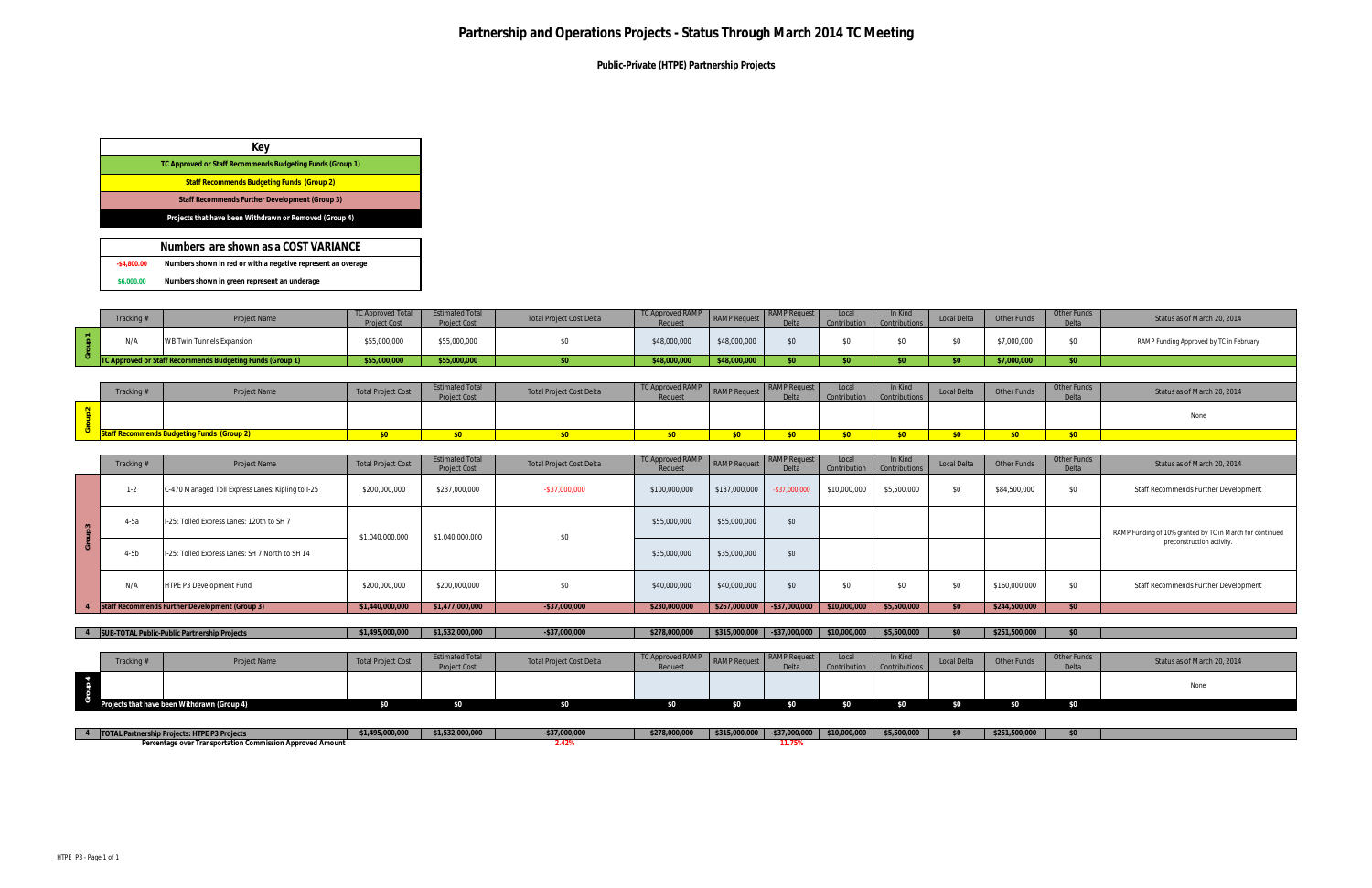**Public-Public Partnership Projects**

|                | Numbers are shown as a COST VARIANCE                         |
|----------------|--------------------------------------------------------------|
| $-$ \$4.800.00 | Numbers shown in red or with a negative represent an overage |
| \$6,000,00     | Numbers shown in green represent an underage                 |

|    | Tracking # | <b>Project Name</b>                                                                          | <b>TC Approved Total</b><br><b>Project Cost</b> | <b>Estimated Total</b><br><b>Project Cost</b> | <b>Total Project</b><br>Cost Delta | <b>TC Approved RAMF</b><br>Reauest | <b>RAMP Request</b> | <b>RAMP Request</b><br>Delta | Local<br>Contribution | In Kind<br>Contributions | <b>Local Delta</b> | <b>Other Funds</b> | Other Funds<br>Delta | Status as of March 20, 2014             |
|----|------------|----------------------------------------------------------------------------------------------|-------------------------------------------------|-----------------------------------------------|------------------------------------|------------------------------------|---------------------|------------------------------|-----------------------|--------------------------|--------------------|--------------------|----------------------|-----------------------------------------|
|    | $1 - 7$    | Eisenhower-Johnson Memorial Tunnels (EJMT) Fire<br><b>Suppression System</b>                 | \$25,000,000                                    | \$25,000,000                                  | \$0                                | \$9,000,000                        | \$9,000,000         | \$0                          | \$5,000,000           | \$0                      | \$0                | \$11,000,000       | \$0                  | RAMP Funding Approved by TC in February |
|    | $1 - 14$   | SH 2 in Commerce City Widening and Devolution                                                | \$20,800,000                                    | \$18,610,000                                  | \$2,190,000                        | \$13,600,000                       | \$13,600,000        | \$0                          | \$5,100,000           | \$0                      | \$0                | \$0                | \$2,190,000          | RAMP Funding Approved by TC in February |
|    | $1 - 15$   | US 6 and 19th St. Intersection Grade Separation                                              | \$25,000,000                                    | \$25,000,000                                  | \$0                                | \$20,000,000                       | \$20,000,000        | \$0                          | \$5,000,000           | \$0                      | \$0                | \$0                | \$0                  | RAMP Funding Approved by TC in February |
|    | $1-19$     | Colorado Blvd. in Idaho Springs Final Phase and<br>Devolution                                | \$21,900,000                                    | \$21,900,000                                  | \$0                                | \$21,900,000                       | \$21,900,000        | \$0                          | \$0                   | \$0                      | \$0                | \$0                | \$0                  | RAMP Funding Approved by TC in February |
|    | $1 - 37$   | Federal Blvd: 6th to Howard Reconstruction and<br>Multimodal Improvements                    | \$29,203,881                                    | \$29,181,821                                  | \$22,060                           | \$23,363,105                       | \$23,341,821        | \$21,284                     | \$5,840,000           | \$0                      | \$0                | \$0                | \$0                  | RAMP Funding Approved by TC in February |
|    | $1-46$     | I-25 and Arapahoe Rd. Interchange                                                            | \$74,000,000                                    | \$74,000,000                                  | \$0                                | \$50,400,000                       | \$50,400,000        | \$0                          | \$16,400,000          | \$0                      | \$0                | \$7,200,000        | \$0                  | RAMP Funding Approved by TC in February |
|    | $2 - 1$    | SH 67 in Victor Devolution (cash payment)                                                    | \$307,702                                       | \$307,702                                     | \$0                                | \$307,702                          | \$307,702           | \$0                          | \$0                   | \$0                      | \$0                | \$0                | \$0                  | RAMP Funding Approved by TC in February |
|    | $2 - 5$    | US 160 Turnouts                                                                              | \$1,015,000                                     | \$1,015,000                                   | \$0                                | \$840,000                          | \$840,000           | \$0                          | \$0                   | \$175,000                | \$0                | \$0                | \$0                  | RAMP Funding Approved by TC in February |
|    | $2 - 7$    | US 24 Business Route Devolution (cash payment)                                               | \$2,602,475                                     | \$2,602,475                                   | \$0                                | \$2,602,475                        | \$2,602,475         | \$0                          | \$0                   | \$0                      | \$0                | \$0                | \$0                  | RAMP Funding Approved by TC in February |
|    | $2 - 20$   | US 50 / Dozier / Steinmeier Intersection / Signal<br>Improvements (companion project 2-9)    | \$1,500,000                                     | \$1,500,000                                   | \$0                                | \$1,200,000                        | \$1,200,000         | \$0                          | \$300,000             | \$0                      | \$0                | \$0                | \$0                  | RAMP Funding Approved by TC in February |
|    | $2 - 22$   | I-25 Fillmore Interchange Diverging Diamond<br>Interchange (DDI) Conversion                  | \$21,300,000                                    | \$23,300,000                                  | $-$ \$2,000,000                    | \$11,000,000                       | \$11,700,000        | $-$700,000$                  | \$7,000,000           | \$0                      | \$1,300,000        | \$4,600,000        | \$0                  | RAMP Funding Approved by TC in February |
|    | $2 - 23$   | SH 21 / Old Ranch Rd. Interchange Completion                                                 | \$9,266,000                                     | \$10,333,779                                  | $-$1,067,779$                      | \$600,000                          | \$600,000           | \$0                          | \$8,000,000           | \$0                      | \$600,000          | \$1,733,779        | \$500,000            | RAMP Funding Approved by TC in February |
|    | $2 - 31$   | I-25 llex to 1st St. in Pueblo (includes devolution match<br>in RAMP request)                | \$33,200,000                                    | \$33,200,000                                  | \$0                                | \$22,000,000                       | \$22,000,000        | \$0                          | \$1,200,000           | \$0                      | \$0                | \$10,000,000       | \$0                  | RAMP Funding Approved by TC in February |
|    | $2 - 33$   | US 50 / SH 45 Interchange, Wills to Purcell-Pueblo<br>(companion project 2-10)               | \$10,000,000                                    | \$10,000,000                                  | \$0                                | \$5,000,000                        | \$5,000,000         | \$0                          | \$0                   | \$0                      | \$0                | \$5,000,000        | \$0                  | RAMP Funding Approved by TC in February |
|    | $3-6$      | SH 6/SH13 in Rifle Devolution                                                                | \$5,600,000                                     | \$5,600,000                                   | \$0                                | \$5,600,000                        | \$5,600,000         | \$0                          | \$0                   | \$0                      | \$0                | \$0                | \$0                  | RAMP Funding Approved by TC in February |
|    | $3-9$      | I-70 Simba Run Underpass                                                                     | \$20,800,000                                    | \$20,800,000                                  | \$0                                | \$14,600,000                       | \$14,600,000        | \$0                          | \$6,000,000           | \$0                      | \$0                | \$200,000          | \$0                  | RAMP Funding Approved by TC in February |
|    | $3-12/29$  | SH 9 - Frisco to Breckenridge: Iron Springs Phase and<br>Vail Pass Multi-Use Path Devolution | \$21,985,000                                    | \$22,013,668                                  | $-$ \$28,668                       | \$17,500,000                       | \$17,528,668        | $-$ \$28,668                 | \$0                   | \$4,485,000              | \$0                | \$0                | \$0                  | RAMP Funding Approved by TC in February |
|    | $3-14$     | I-70 Eagle Interchange Upgrade                                                               | \$9,887,365                                     | \$9,887,365                                   | \$0                                | \$3,500,000                        | \$3,500,000         | \$0                          | \$3,437,364           | \$0                      | \$0                | \$2,950,001        | \$0                  | RAMP Funding Approved by TC in February |
|    | $3 - 24$   | I-70 Exit 31 Horizon Drive                                                                   | \$5,000,000                                     | \$5,250,000                                   | $-$ \$250,000                      | \$4,000,000                        | \$4,200,000         | $-$ \$200,000                | \$1,000,000           | \$0                      | \$50,000           | \$0                | \$0                  | RAMP Funding Approved by TC in February |
| යි | $3 - 31$   | US 40 Improvements in Fraser                                                                 | \$1,950,390                                     | \$2,145,320                                   | $-$194,930$                        | \$1,267,754                        | \$1,394,458         | $-$126,704$                  | \$682,636             | \$0                      | \$68,226           | \$68,226           | \$0                  | RAMP Funding Approved by TC in February |
|    | $3 - 40$   | SH 9 Grand County Safety Improvement Project                                                 | \$46,000,000                                    | \$46,000,000                                  | \$0                                | \$36,222,000                       | \$36,222,000        | \$0                          | \$9,722,000           | \$0                      | \$0                | \$56,000           | \$0                  | RAMP Funding Approved by TC in February |
|    | $4-6$      | US 34 in Estes Park Improvements and Devolution                                              | \$16,000,000                                    | \$16,005,000                                  | $-$ \$5,000                        | \$4,200,000                        | \$4,200,000         | \$0                          | \$0                   | \$0                      | \$0                | \$11,805,000       | \$5,000              | RAMP Funding Approved by TC in February |
|    | $4 - 20$   | North College / US 287 Conifer to Laporte Bypass                                             | \$36,000,000                                    | \$36,000,000                                  | \$0                                | \$17,500,000                       | \$17,500,000        | \$0                          | \$4,400,000           | \$0                      | \$0                | \$14,100,000       | \$0                  | RAMP Funding Approved by TC in February |

| Key                                                       |  |
|-----------------------------------------------------------|--|
| TC Approved or Staff Recommends Budgeting Funds (Group 1) |  |
| <b>Staff Recommends Budgeting Funds (Group 2)</b>         |  |
| Staff Recommends Further Development (Group 3)            |  |
| Projects that have been Withdrawn or Removed (Group 4)    |  |
|                                                           |  |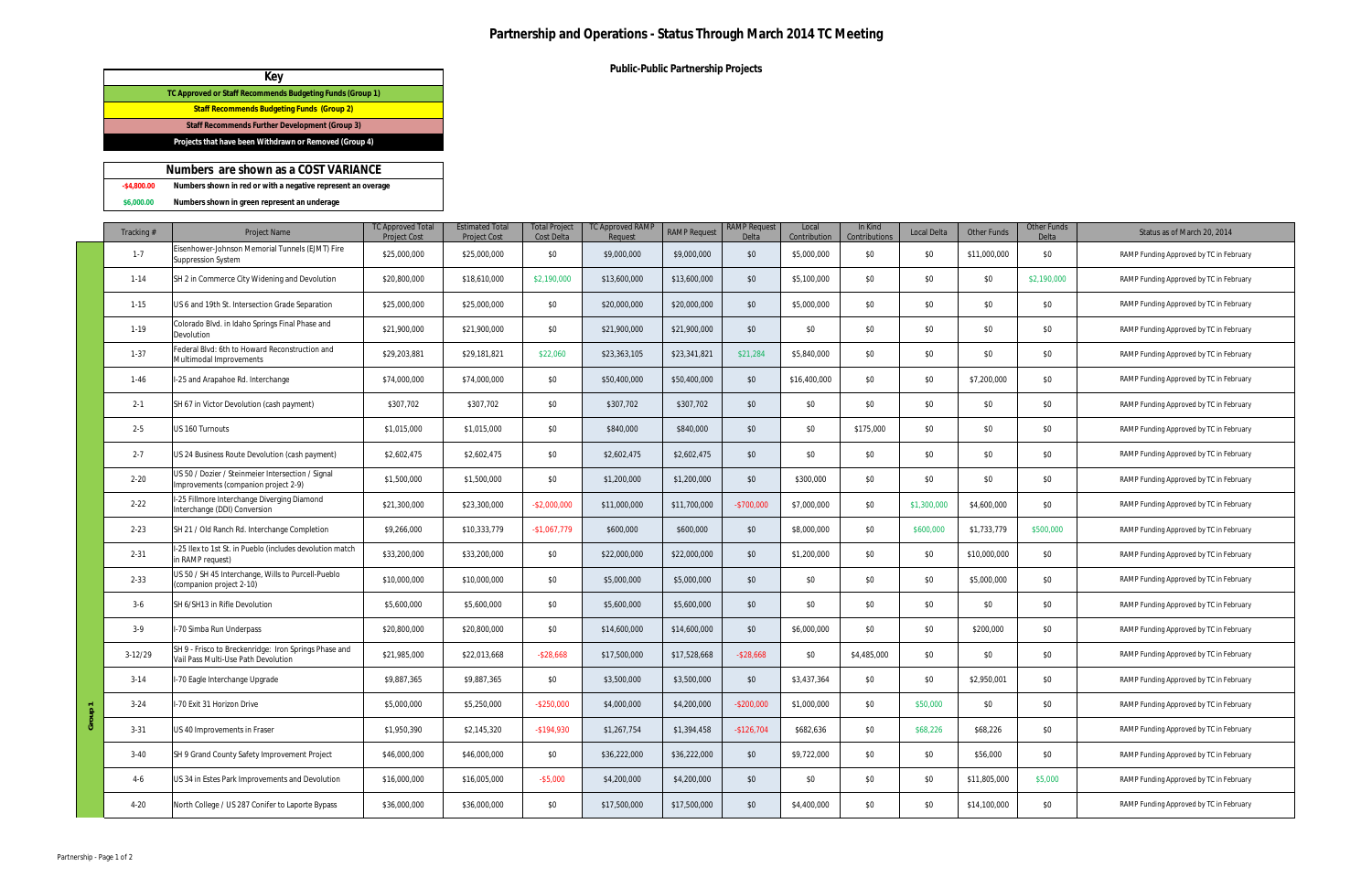### **Public-Public Partnership Projects**

| \$0<br>SH 392 & CR 47 Intersection Safety Improvements<br>\$0<br>\$1,842,590<br>\$0<br>\$1,842,590<br>\$0<br>\$0<br>\$0<br>$4-28$<br>\$3,685,180<br>\$3,685,180<br>\$1,842,590<br>RAMP Funding Approved by TC in February<br>\$0<br>\$0<br>\$0<br>\$0<br>\$0<br>\$0<br>$4-29$<br>US 34 & CR 49 Intersection Safety Improvements<br>\$2,200,000<br>\$2,200,000<br>\$1,500,000<br>\$1,500,000<br>\$700,000<br>RAMP Funding Approved by TC in February<br>\$0<br>\$0<br>\$2,249,875<br>\$2,249,875<br>\$0<br>\$0<br>\$1,249,875<br>\$0<br>\$0<br>$4 - 30$<br>SH 392 & CR 74 Intersection Safety Improvements<br>\$1,000,000<br>\$1,000,000<br>RAMP Funding Approved by TC in February<br>Turning Lanes at US 34 and County Road H / US 385 &<br>\$0<br>4-34/51/52<br>\$1,752,000<br>\$1,752,000<br>\$0<br>\$944,200<br>\$944,200<br>\$0<br>\$0<br>\$807,800<br>\$0<br>\$0<br>RAMP Funding Approved by TC in February<br>YCR 33.6 / US 34 & YCR J<br>SH 119 Diagonal: 30th to Foothills Parkway Multi-modal<br>\$5,570,000<br>\$0<br>\$4,456,000<br>\$0<br>\$1,114,000<br>\$0<br>\$0<br>\$0<br>\$0<br>4-54<br>\$5,570,000<br>\$4,456,000<br>RAMP Funding Approved by TC in February<br><b>Improvements Project</b><br>$5-6$<br>\$0<br>\$0<br>\$0<br>\$0<br>\$0<br>\$0<br>US 550 Sky Rocket Box Culvert Replacement<br>\$2,000,000<br>\$2,000,000<br>\$1,600,000<br>\$1,600,000<br>\$400,000<br>RAMP Funding Approved by TC in February<br>\$0<br>$5 - 8$<br>\$1,800,000<br>\$1,800,000<br>\$0<br>\$1,430,000<br>\$0<br>\$370,000<br>\$0<br>\$0<br>\$0<br>SH 172 / 151 Signalization<br>\$1,430,000<br>RAMP Funding Approved by TC in February<br>\$0<br>\$0<br>\$0<br>\$0<br>\$0<br>\$0<br>$5-10$<br>US 160 / Wilson Gulch Road Extension<br>\$6,400,000<br>\$6,400,000<br>\$4,288,000<br>\$4,288,000<br>\$2,112,000<br>RAMP Funding Approved by TC in February<br>\$0<br>\$0<br>\$1,577,185<br>\$0<br>\$0<br>\$0<br>\$0<br>$5-13$<br>SH 145 at CR P Safety Improvements<br>\$1,660,194<br>\$1,660,194<br>\$1,577,185<br>\$83,036<br>RAMP Funding Approved by TC in February<br>\$0<br>\$2,742,429<br>\$0<br>\$0<br>\$448,485<br>\$0<br>\$0<br>$5-14$<br>US 285 Antonito Storm Drain System Replacement<br>\$2,742,429<br>\$2,193,944<br>\$2,193,944<br>\$100,000<br>RAMP Funding Approved by TC in February<br>SH 62 Ridgway Street Improvements (pending approval<br>\$0<br>\$0<br>$5 - 15$<br>\$13,291,257<br>\$0<br>\$10,494,509<br>\$0<br>\$796,748<br>\$0<br>\$13,291,257<br>\$10,494,509<br>\$2,000,000<br>RAMP Funding Approved by TC in February<br>of local match)<br>$5 - 18$<br>US 24 Enhancement Project in Buena Vista<br>\$2,497,090<br>\$2,497,090<br>\$0<br>\$1,997,090<br>\$1,997,090<br>\$0<br>\$500,000<br>\$0<br>\$0<br>\$0<br>\$0<br>RAMP Funding Approved by TC in February<br>\$2,100,000<br>\$0<br>\$1,680,000<br>\$1,680,000<br>\$0<br>\$420,000<br>\$0<br>\$0<br>\$0<br>\$0<br>$4 - 25$<br>SH 14 / Greenfields Ct. - Frontage Rd. Relocation<br>\$2,100,000<br>RAMP Funding Approved by TC in March<br>\$0<br>\$0<br>4-58<br>SH 119 Boulder Canyon Trail Extension<br>\$5,466,350<br>\$5,466,350<br>\$0<br>\$4,373,080<br>\$4,373,080<br>\$0<br>\$1,093,270<br>\$0<br>\$0<br>RAMP Funding Approved by TC in March<br>\$0<br>I-25 and Cimarron Interchange Reconstruction<br>\$0<br>\$24,000,000<br>\$0<br>\$0<br>\$65,000,000<br>\$0<br>$2 - 21$<br>\$95,000,000<br>\$95,000,000<br>\$24,000,000<br>\$6,000,000<br>RAMP Funding Approved by TC in March<br>C Approved or Staff Recommends Budgeting Funds (Group 1)<br>\$586,732,188<br>\$588,066,505<br>$-$1,334,317$<br>\$349,579,634<br>\$97,066,771<br>\$6,713,033<br>\$133,713,006<br>\$2,695,000<br>-38<br>\$350,613,722<br>$-$1,034,08$<br>\$2,018,226<br><b>TC Approved Total</b><br><b>Estimated Total</b><br><b>Total Project</b><br><b>TC Approved RAMP</b><br><b>RAMP Request</b><br>Local<br>In Kind<br>Other Funds<br><b>RAMP Request</b><br>Local Delta<br><b>Other Funds</b><br>Status as of March 20, 2014<br>Tracking#<br><b>Project Name</b><br>Project Cost<br>Contributions<br>Project Cost<br>Cost Delta<br>Request<br>Delta<br>Contribution<br>Delta<br>$\frac{2}{\pi}$<br>None<br>್<br><b>Staff Recommends Budgeting Funds (Group 2)</b><br>\$0<br>\$0<br>\$0<br>\$0<br>\$0<br>\$0<br>\$0<br>\$0<br>\$0<br>\$0<br>\$0<br><b>TC Approved Total</b><br><b>Estimated Total</b><br><b>Total Project</b><br><b>TC Approved RAMP</b><br><b>RAMP</b> Request<br>Local<br>In Kind<br>Other Funds<br>Other Funds<br><b>RAMP Request</b><br>Local Delta<br>Status as of March 20, 2014<br>Tracking#<br>Project Name<br><b>Project Cost</b><br>Cost Delta<br>Contribution<br>Contributions<br><b>Project Cost</b><br><b>Request</b><br><b>Delta</b><br>Group 3<br>None<br>Staff Recommends Further Development (Group 3)<br>\$0<br>\$0<br>\$0<br>\$0<br>\$0<br>\$0<br>\$0<br>\$0<br>\$0<br>\$0<br>\$0<br>38 SUB-TOTAL Public-Public Partnership Projects<br>\$586,732,188<br>\$350,613,722<br>$-$1,034,088$<br>\$6,713,033<br>\$2,695,000<br>\$588,066,505<br>$-$1,334,317$<br>\$349,579,634<br>\$97,066,771<br>\$2,018,226<br>\$133,713,006<br><b>Estimated Total</b><br><b>Total Project</b><br><b>TC Approved RAMP</b><br><b>RAMP Request</b><br><b>TC Approved Total</b><br>Local<br>In Kind<br>Other Funds<br><b>RAMP Request</b><br>Project Name<br>Local Delta<br>Other Funds<br>Status as of March 20, 2014<br>Tracking #<br><b>Project Cost</b><br><b>Project Cost</b><br>Cost Delta<br>Contribution<br>Contributions<br>Request<br>Delta<br>Delta<br>Group 4<br>I-25A Exit 18 NW Frontage Rd Devolution<br>\$110,544<br>\$110,544<br>\$110,544<br>Local Agency Withdrew Project in December<br>$2 - 27$<br>I-25 Exit 11 SW Frontage Rd Devolution<br>$2 - 29$<br>\$155,307<br>\$155,307<br>\$155,307<br>Local Agency Withdrew Project in December<br>\$0<br>Projects that have been Withdrawn (Group 4)<br>\$265,851<br>\$0<br>\$265,851<br>\$0<br>\$0<br>\$0<br>\$265,851<br>\$0<br>\$0<br>\$0<br>2<br>40   TOTAL Public-Public Partnership Projects<br>\$586,998,039<br>$-$1,334,317$<br>\$349,845,485<br>$-$768,237$<br>\$2,695,000<br>\$588,066,505<br>\$350,613,722<br>\$97,066,771<br>\$6,713,033<br>\$2,018,226<br>\$133,713,006 | Tracking # | Project Name                                              | <b>TC Approved Total</b><br><b>Project Cost</b> | <b>Estimated Total</b><br><b>Project Cost</b> | <b>Total Project</b><br>Cost Delta | <b>TC Approved RAMF</b><br>Request | <b>RAMP Request</b> | <b>RAMP</b> Request<br>Delta | Local<br>Contribution | In Kind<br>Contributions | Local Delta | Other Funds | Other Funds<br>Delta | Status as of March 20, 2014 |
|---------------------------------------------------------------------------------------------------------------------------------------------------------------------------------------------------------------------------------------------------------------------------------------------------------------------------------------------------------------------------------------------------------------------------------------------------------------------------------------------------------------------------------------------------------------------------------------------------------------------------------------------------------------------------------------------------------------------------------------------------------------------------------------------------------------------------------------------------------------------------------------------------------------------------------------------------------------------------------------------------------------------------------------------------------------------------------------------------------------------------------------------------------------------------------------------------------------------------------------------------------------------------------------------------------------------------------------------------------------------------------------------------------------------------------------------------------------------------------------------------------------------------------------------------------------------------------------------------------------------------------------------------------------------------------------------------------------------------------------------------------------------------------------------------------------------------------------------------------------------------------------------------------------------------------------------------------------------------------------------------------------------------------------------------------------------------------------------------------------------------------------------------------------------------------------------------------------------------------------------------------------------------------------------------------------------------------------------------------------------------------------------------------------------------------------------------------------------------------------------------------------------------------------------------------------------------------------------------------------------------------------------------------------------------------------------------------------------------------------------------------------------------------------------------------------------------------------------------------------------------------------------------------------------------------------------------------------------------------------------------------------------------------------------------------------------------------------------------------------------------------------------------------------------------------------------------------------------------------------------------------------------------------------------------------------------------------------------------------------------------------------------------------------------------------------------------------------------------------------------------------------------------------------------------------------------------------------------------------------------------------------------------------------------------------------------------------------------------------------------------------------------------------------------------------------------------------------------------------------------------------------------------------------------------------------------------------------------------------------------------------------------------------------------------------------------------------------------------------------------------------------------------------------------------------------------------------------------------------------------------------------------------------------------------------------------------------------------------------------------------------------------------------------------------------------------------------------------------------------------------------------------------------------------------------------------------------------------------------------------------------------------------------------------------------------------------------------------------------------------------------------------------------------------------------------------------------------------------------------------------------------------------------------------------------------------------------------------------------------------------------------------------------------------------------------------------------------------------------------------------------------------------------------------------------------------------------------------------------------------------------------------------------------------------------------------------------------------------------------------------------------------------------------------------------------------------------------------------------------------------------------------------------------------------------------------------------------------------------------------------------------------------------------------------------------------------------------------------------------------------------------------------------------------------------------------------------------------------------------------------------------------------------------------------------------------------------------------------------------------------------------------------------------------------------------------------------------------------------------------------------------------------------------------------------------------------------------------------------------|------------|-----------------------------------------------------------|-------------------------------------------------|-----------------------------------------------|------------------------------------|------------------------------------|---------------------|------------------------------|-----------------------|--------------------------|-------------|-------------|----------------------|-----------------------------|
|                                                                                                                                                                                                                                                                                                                                                                                                                                                                                                                                                                                                                                                                                                                                                                                                                                                                                                                                                                                                                                                                                                                                                                                                                                                                                                                                                                                                                                                                                                                                                                                                                                                                                                                                                                                                                                                                                                                                                                                                                                                                                                                                                                                                                                                                                                                                                                                                                                                                                                                                                                                                                                                                                                                                                                                                                                                                                                                                                                                                                                                                                                                                                                                                                                                                                                                                                                                                                                                                                                                                                                                                                                                                                                                                                                                                                                                                                                                                                                                                                                                                                                                                                                                                                                                                                                                                                                                                                                                                                                                                                                                                                                                                                                                                                                                                                                                                                                                                                                                                                                                                                                                                                                                                                                                                                                                                                                                                                                                                                                                                                                                                                                                                                                                                                                                                                                                                                                                                                                                                                                                                                                                                                                                                                                       |            |                                                           |                                                 |                                               |                                    |                                    |                     |                              |                       |                          |             |             |                      |                             |
|                                                                                                                                                                                                                                                                                                                                                                                                                                                                                                                                                                                                                                                                                                                                                                                                                                                                                                                                                                                                                                                                                                                                                                                                                                                                                                                                                                                                                                                                                                                                                                                                                                                                                                                                                                                                                                                                                                                                                                                                                                                                                                                                                                                                                                                                                                                                                                                                                                                                                                                                                                                                                                                                                                                                                                                                                                                                                                                                                                                                                                                                                                                                                                                                                                                                                                                                                                                                                                                                                                                                                                                                                                                                                                                                                                                                                                                                                                                                                                                                                                                                                                                                                                                                                                                                                                                                                                                                                                                                                                                                                                                                                                                                                                                                                                                                                                                                                                                                                                                                                                                                                                                                                                                                                                                                                                                                                                                                                                                                                                                                                                                                                                                                                                                                                                                                                                                                                                                                                                                                                                                                                                                                                                                                                                       |            |                                                           |                                                 |                                               |                                    |                                    |                     |                              |                       |                          |             |             |                      |                             |
|                                                                                                                                                                                                                                                                                                                                                                                                                                                                                                                                                                                                                                                                                                                                                                                                                                                                                                                                                                                                                                                                                                                                                                                                                                                                                                                                                                                                                                                                                                                                                                                                                                                                                                                                                                                                                                                                                                                                                                                                                                                                                                                                                                                                                                                                                                                                                                                                                                                                                                                                                                                                                                                                                                                                                                                                                                                                                                                                                                                                                                                                                                                                                                                                                                                                                                                                                                                                                                                                                                                                                                                                                                                                                                                                                                                                                                                                                                                                                                                                                                                                                                                                                                                                                                                                                                                                                                                                                                                                                                                                                                                                                                                                                                                                                                                                                                                                                                                                                                                                                                                                                                                                                                                                                                                                                                                                                                                                                                                                                                                                                                                                                                                                                                                                                                                                                                                                                                                                                                                                                                                                                                                                                                                                                                       |            |                                                           |                                                 |                                               |                                    |                                    |                     |                              |                       |                          |             |             |                      |                             |
|                                                                                                                                                                                                                                                                                                                                                                                                                                                                                                                                                                                                                                                                                                                                                                                                                                                                                                                                                                                                                                                                                                                                                                                                                                                                                                                                                                                                                                                                                                                                                                                                                                                                                                                                                                                                                                                                                                                                                                                                                                                                                                                                                                                                                                                                                                                                                                                                                                                                                                                                                                                                                                                                                                                                                                                                                                                                                                                                                                                                                                                                                                                                                                                                                                                                                                                                                                                                                                                                                                                                                                                                                                                                                                                                                                                                                                                                                                                                                                                                                                                                                                                                                                                                                                                                                                                                                                                                                                                                                                                                                                                                                                                                                                                                                                                                                                                                                                                                                                                                                                                                                                                                                                                                                                                                                                                                                                                                                                                                                                                                                                                                                                                                                                                                                                                                                                                                                                                                                                                                                                                                                                                                                                                                                                       |            |                                                           |                                                 |                                               |                                    |                                    |                     |                              |                       |                          |             |             |                      |                             |
|                                                                                                                                                                                                                                                                                                                                                                                                                                                                                                                                                                                                                                                                                                                                                                                                                                                                                                                                                                                                                                                                                                                                                                                                                                                                                                                                                                                                                                                                                                                                                                                                                                                                                                                                                                                                                                                                                                                                                                                                                                                                                                                                                                                                                                                                                                                                                                                                                                                                                                                                                                                                                                                                                                                                                                                                                                                                                                                                                                                                                                                                                                                                                                                                                                                                                                                                                                                                                                                                                                                                                                                                                                                                                                                                                                                                                                                                                                                                                                                                                                                                                                                                                                                                                                                                                                                                                                                                                                                                                                                                                                                                                                                                                                                                                                                                                                                                                                                                                                                                                                                                                                                                                                                                                                                                                                                                                                                                                                                                                                                                                                                                                                                                                                                                                                                                                                                                                                                                                                                                                                                                                                                                                                                                                                       |            |                                                           |                                                 |                                               |                                    |                                    |                     |                              |                       |                          |             |             |                      |                             |
|                                                                                                                                                                                                                                                                                                                                                                                                                                                                                                                                                                                                                                                                                                                                                                                                                                                                                                                                                                                                                                                                                                                                                                                                                                                                                                                                                                                                                                                                                                                                                                                                                                                                                                                                                                                                                                                                                                                                                                                                                                                                                                                                                                                                                                                                                                                                                                                                                                                                                                                                                                                                                                                                                                                                                                                                                                                                                                                                                                                                                                                                                                                                                                                                                                                                                                                                                                                                                                                                                                                                                                                                                                                                                                                                                                                                                                                                                                                                                                                                                                                                                                                                                                                                                                                                                                                                                                                                                                                                                                                                                                                                                                                                                                                                                                                                                                                                                                                                                                                                                                                                                                                                                                                                                                                                                                                                                                                                                                                                                                                                                                                                                                                                                                                                                                                                                                                                                                                                                                                                                                                                                                                                                                                                                                       |            |                                                           |                                                 |                                               |                                    |                                    |                     |                              |                       |                          |             |             |                      |                             |
|                                                                                                                                                                                                                                                                                                                                                                                                                                                                                                                                                                                                                                                                                                                                                                                                                                                                                                                                                                                                                                                                                                                                                                                                                                                                                                                                                                                                                                                                                                                                                                                                                                                                                                                                                                                                                                                                                                                                                                                                                                                                                                                                                                                                                                                                                                                                                                                                                                                                                                                                                                                                                                                                                                                                                                                                                                                                                                                                                                                                                                                                                                                                                                                                                                                                                                                                                                                                                                                                                                                                                                                                                                                                                                                                                                                                                                                                                                                                                                                                                                                                                                                                                                                                                                                                                                                                                                                                                                                                                                                                                                                                                                                                                                                                                                                                                                                                                                                                                                                                                                                                                                                                                                                                                                                                                                                                                                                                                                                                                                                                                                                                                                                                                                                                                                                                                                                                                                                                                                                                                                                                                                                                                                                                                                       |            |                                                           |                                                 |                                               |                                    |                                    |                     |                              |                       |                          |             |             |                      |                             |
|                                                                                                                                                                                                                                                                                                                                                                                                                                                                                                                                                                                                                                                                                                                                                                                                                                                                                                                                                                                                                                                                                                                                                                                                                                                                                                                                                                                                                                                                                                                                                                                                                                                                                                                                                                                                                                                                                                                                                                                                                                                                                                                                                                                                                                                                                                                                                                                                                                                                                                                                                                                                                                                                                                                                                                                                                                                                                                                                                                                                                                                                                                                                                                                                                                                                                                                                                                                                                                                                                                                                                                                                                                                                                                                                                                                                                                                                                                                                                                                                                                                                                                                                                                                                                                                                                                                                                                                                                                                                                                                                                                                                                                                                                                                                                                                                                                                                                                                                                                                                                                                                                                                                                                                                                                                                                                                                                                                                                                                                                                                                                                                                                                                                                                                                                                                                                                                                                                                                                                                                                                                                                                                                                                                                                                       |            |                                                           |                                                 |                                               |                                    |                                    |                     |                              |                       |                          |             |             |                      |                             |
|                                                                                                                                                                                                                                                                                                                                                                                                                                                                                                                                                                                                                                                                                                                                                                                                                                                                                                                                                                                                                                                                                                                                                                                                                                                                                                                                                                                                                                                                                                                                                                                                                                                                                                                                                                                                                                                                                                                                                                                                                                                                                                                                                                                                                                                                                                                                                                                                                                                                                                                                                                                                                                                                                                                                                                                                                                                                                                                                                                                                                                                                                                                                                                                                                                                                                                                                                                                                                                                                                                                                                                                                                                                                                                                                                                                                                                                                                                                                                                                                                                                                                                                                                                                                                                                                                                                                                                                                                                                                                                                                                                                                                                                                                                                                                                                                                                                                                                                                                                                                                                                                                                                                                                                                                                                                                                                                                                                                                                                                                                                                                                                                                                                                                                                                                                                                                                                                                                                                                                                                                                                                                                                                                                                                                                       |            |                                                           |                                                 |                                               |                                    |                                    |                     |                              |                       |                          |             |             |                      |                             |
|                                                                                                                                                                                                                                                                                                                                                                                                                                                                                                                                                                                                                                                                                                                                                                                                                                                                                                                                                                                                                                                                                                                                                                                                                                                                                                                                                                                                                                                                                                                                                                                                                                                                                                                                                                                                                                                                                                                                                                                                                                                                                                                                                                                                                                                                                                                                                                                                                                                                                                                                                                                                                                                                                                                                                                                                                                                                                                                                                                                                                                                                                                                                                                                                                                                                                                                                                                                                                                                                                                                                                                                                                                                                                                                                                                                                                                                                                                                                                                                                                                                                                                                                                                                                                                                                                                                                                                                                                                                                                                                                                                                                                                                                                                                                                                                                                                                                                                                                                                                                                                                                                                                                                                                                                                                                                                                                                                                                                                                                                                                                                                                                                                                                                                                                                                                                                                                                                                                                                                                                                                                                                                                                                                                                                                       |            |                                                           |                                                 |                                               |                                    |                                    |                     |                              |                       |                          |             |             |                      |                             |
|                                                                                                                                                                                                                                                                                                                                                                                                                                                                                                                                                                                                                                                                                                                                                                                                                                                                                                                                                                                                                                                                                                                                                                                                                                                                                                                                                                                                                                                                                                                                                                                                                                                                                                                                                                                                                                                                                                                                                                                                                                                                                                                                                                                                                                                                                                                                                                                                                                                                                                                                                                                                                                                                                                                                                                                                                                                                                                                                                                                                                                                                                                                                                                                                                                                                                                                                                                                                                                                                                                                                                                                                                                                                                                                                                                                                                                                                                                                                                                                                                                                                                                                                                                                                                                                                                                                                                                                                                                                                                                                                                                                                                                                                                                                                                                                                                                                                                                                                                                                                                                                                                                                                                                                                                                                                                                                                                                                                                                                                                                                                                                                                                                                                                                                                                                                                                                                                                                                                                                                                                                                                                                                                                                                                                                       |            |                                                           |                                                 |                                               |                                    |                                    |                     |                              |                       |                          |             |             |                      |                             |
|                                                                                                                                                                                                                                                                                                                                                                                                                                                                                                                                                                                                                                                                                                                                                                                                                                                                                                                                                                                                                                                                                                                                                                                                                                                                                                                                                                                                                                                                                                                                                                                                                                                                                                                                                                                                                                                                                                                                                                                                                                                                                                                                                                                                                                                                                                                                                                                                                                                                                                                                                                                                                                                                                                                                                                                                                                                                                                                                                                                                                                                                                                                                                                                                                                                                                                                                                                                                                                                                                                                                                                                                                                                                                                                                                                                                                                                                                                                                                                                                                                                                                                                                                                                                                                                                                                                                                                                                                                                                                                                                                                                                                                                                                                                                                                                                                                                                                                                                                                                                                                                                                                                                                                                                                                                                                                                                                                                                                                                                                                                                                                                                                                                                                                                                                                                                                                                                                                                                                                                                                                                                                                                                                                                                                                       |            |                                                           |                                                 |                                               |                                    |                                    |                     |                              |                       |                          |             |             |                      |                             |
|                                                                                                                                                                                                                                                                                                                                                                                                                                                                                                                                                                                                                                                                                                                                                                                                                                                                                                                                                                                                                                                                                                                                                                                                                                                                                                                                                                                                                                                                                                                                                                                                                                                                                                                                                                                                                                                                                                                                                                                                                                                                                                                                                                                                                                                                                                                                                                                                                                                                                                                                                                                                                                                                                                                                                                                                                                                                                                                                                                                                                                                                                                                                                                                                                                                                                                                                                                                                                                                                                                                                                                                                                                                                                                                                                                                                                                                                                                                                                                                                                                                                                                                                                                                                                                                                                                                                                                                                                                                                                                                                                                                                                                                                                                                                                                                                                                                                                                                                                                                                                                                                                                                                                                                                                                                                                                                                                                                                                                                                                                                                                                                                                                                                                                                                                                                                                                                                                                                                                                                                                                                                                                                                                                                                                                       |            |                                                           |                                                 |                                               |                                    |                                    |                     |                              |                       |                          |             |             |                      |                             |
|                                                                                                                                                                                                                                                                                                                                                                                                                                                                                                                                                                                                                                                                                                                                                                                                                                                                                                                                                                                                                                                                                                                                                                                                                                                                                                                                                                                                                                                                                                                                                                                                                                                                                                                                                                                                                                                                                                                                                                                                                                                                                                                                                                                                                                                                                                                                                                                                                                                                                                                                                                                                                                                                                                                                                                                                                                                                                                                                                                                                                                                                                                                                                                                                                                                                                                                                                                                                                                                                                                                                                                                                                                                                                                                                                                                                                                                                                                                                                                                                                                                                                                                                                                                                                                                                                                                                                                                                                                                                                                                                                                                                                                                                                                                                                                                                                                                                                                                                                                                                                                                                                                                                                                                                                                                                                                                                                                                                                                                                                                                                                                                                                                                                                                                                                                                                                                                                                                                                                                                                                                                                                                                                                                                                                                       |            |                                                           |                                                 |                                               |                                    |                                    |                     |                              |                       |                          |             |             |                      |                             |
|                                                                                                                                                                                                                                                                                                                                                                                                                                                                                                                                                                                                                                                                                                                                                                                                                                                                                                                                                                                                                                                                                                                                                                                                                                                                                                                                                                                                                                                                                                                                                                                                                                                                                                                                                                                                                                                                                                                                                                                                                                                                                                                                                                                                                                                                                                                                                                                                                                                                                                                                                                                                                                                                                                                                                                                                                                                                                                                                                                                                                                                                                                                                                                                                                                                                                                                                                                                                                                                                                                                                                                                                                                                                                                                                                                                                                                                                                                                                                                                                                                                                                                                                                                                                                                                                                                                                                                                                                                                                                                                                                                                                                                                                                                                                                                                                                                                                                                                                                                                                                                                                                                                                                                                                                                                                                                                                                                                                                                                                                                                                                                                                                                                                                                                                                                                                                                                                                                                                                                                                                                                                                                                                                                                                                                       |            |                                                           |                                                 |                                               |                                    |                                    |                     |                              |                       |                          |             |             |                      |                             |
|                                                                                                                                                                                                                                                                                                                                                                                                                                                                                                                                                                                                                                                                                                                                                                                                                                                                                                                                                                                                                                                                                                                                                                                                                                                                                                                                                                                                                                                                                                                                                                                                                                                                                                                                                                                                                                                                                                                                                                                                                                                                                                                                                                                                                                                                                                                                                                                                                                                                                                                                                                                                                                                                                                                                                                                                                                                                                                                                                                                                                                                                                                                                                                                                                                                                                                                                                                                                                                                                                                                                                                                                                                                                                                                                                                                                                                                                                                                                                                                                                                                                                                                                                                                                                                                                                                                                                                                                                                                                                                                                                                                                                                                                                                                                                                                                                                                                                                                                                                                                                                                                                                                                                                                                                                                                                                                                                                                                                                                                                                                                                                                                                                                                                                                                                                                                                                                                                                                                                                                                                                                                                                                                                                                                                                       |            |                                                           |                                                 |                                               |                                    |                                    |                     |                              |                       |                          |             |             |                      |                             |
|                                                                                                                                                                                                                                                                                                                                                                                                                                                                                                                                                                                                                                                                                                                                                                                                                                                                                                                                                                                                                                                                                                                                                                                                                                                                                                                                                                                                                                                                                                                                                                                                                                                                                                                                                                                                                                                                                                                                                                                                                                                                                                                                                                                                                                                                                                                                                                                                                                                                                                                                                                                                                                                                                                                                                                                                                                                                                                                                                                                                                                                                                                                                                                                                                                                                                                                                                                                                                                                                                                                                                                                                                                                                                                                                                                                                                                                                                                                                                                                                                                                                                                                                                                                                                                                                                                                                                                                                                                                                                                                                                                                                                                                                                                                                                                                                                                                                                                                                                                                                                                                                                                                                                                                                                                                                                                                                                                                                                                                                                                                                                                                                                                                                                                                                                                                                                                                                                                                                                                                                                                                                                                                                                                                                                                       |            |                                                           |                                                 |                                               |                                    |                                    |                     |                              |                       |                          |             |             |                      |                             |
|                                                                                                                                                                                                                                                                                                                                                                                                                                                                                                                                                                                                                                                                                                                                                                                                                                                                                                                                                                                                                                                                                                                                                                                                                                                                                                                                                                                                                                                                                                                                                                                                                                                                                                                                                                                                                                                                                                                                                                                                                                                                                                                                                                                                                                                                                                                                                                                                                                                                                                                                                                                                                                                                                                                                                                                                                                                                                                                                                                                                                                                                                                                                                                                                                                                                                                                                                                                                                                                                                                                                                                                                                                                                                                                                                                                                                                                                                                                                                                                                                                                                                                                                                                                                                                                                                                                                                                                                                                                                                                                                                                                                                                                                                                                                                                                                                                                                                                                                                                                                                                                                                                                                                                                                                                                                                                                                                                                                                                                                                                                                                                                                                                                                                                                                                                                                                                                                                                                                                                                                                                                                                                                                                                                                                                       |            |                                                           |                                                 |                                               |                                    |                                    |                     |                              |                       |                          |             |             |                      |                             |
|                                                                                                                                                                                                                                                                                                                                                                                                                                                                                                                                                                                                                                                                                                                                                                                                                                                                                                                                                                                                                                                                                                                                                                                                                                                                                                                                                                                                                                                                                                                                                                                                                                                                                                                                                                                                                                                                                                                                                                                                                                                                                                                                                                                                                                                                                                                                                                                                                                                                                                                                                                                                                                                                                                                                                                                                                                                                                                                                                                                                                                                                                                                                                                                                                                                                                                                                                                                                                                                                                                                                                                                                                                                                                                                                                                                                                                                                                                                                                                                                                                                                                                                                                                                                                                                                                                                                                                                                                                                                                                                                                                                                                                                                                                                                                                                                                                                                                                                                                                                                                                                                                                                                                                                                                                                                                                                                                                                                                                                                                                                                                                                                                                                                                                                                                                                                                                                                                                                                                                                                                                                                                                                                                                                                                                       |            |                                                           |                                                 |                                               |                                    |                                    |                     |                              |                       |                          |             |             |                      |                             |
|                                                                                                                                                                                                                                                                                                                                                                                                                                                                                                                                                                                                                                                                                                                                                                                                                                                                                                                                                                                                                                                                                                                                                                                                                                                                                                                                                                                                                                                                                                                                                                                                                                                                                                                                                                                                                                                                                                                                                                                                                                                                                                                                                                                                                                                                                                                                                                                                                                                                                                                                                                                                                                                                                                                                                                                                                                                                                                                                                                                                                                                                                                                                                                                                                                                                                                                                                                                                                                                                                                                                                                                                                                                                                                                                                                                                                                                                                                                                                                                                                                                                                                                                                                                                                                                                                                                                                                                                                                                                                                                                                                                                                                                                                                                                                                                                                                                                                                                                                                                                                                                                                                                                                                                                                                                                                                                                                                                                                                                                                                                                                                                                                                                                                                                                                                                                                                                                                                                                                                                                                                                                                                                                                                                                                                       |            |                                                           |                                                 |                                               |                                    |                                    |                     |                              |                       |                          |             |             |                      |                             |
|                                                                                                                                                                                                                                                                                                                                                                                                                                                                                                                                                                                                                                                                                                                                                                                                                                                                                                                                                                                                                                                                                                                                                                                                                                                                                                                                                                                                                                                                                                                                                                                                                                                                                                                                                                                                                                                                                                                                                                                                                                                                                                                                                                                                                                                                                                                                                                                                                                                                                                                                                                                                                                                                                                                                                                                                                                                                                                                                                                                                                                                                                                                                                                                                                                                                                                                                                                                                                                                                                                                                                                                                                                                                                                                                                                                                                                                                                                                                                                                                                                                                                                                                                                                                                                                                                                                                                                                                                                                                                                                                                                                                                                                                                                                                                                                                                                                                                                                                                                                                                                                                                                                                                                                                                                                                                                                                                                                                                                                                                                                                                                                                                                                                                                                                                                                                                                                                                                                                                                                                                                                                                                                                                                                                                                       |            |                                                           |                                                 |                                               |                                    |                                    |                     |                              |                       |                          |             |             |                      |                             |
|                                                                                                                                                                                                                                                                                                                                                                                                                                                                                                                                                                                                                                                                                                                                                                                                                                                                                                                                                                                                                                                                                                                                                                                                                                                                                                                                                                                                                                                                                                                                                                                                                                                                                                                                                                                                                                                                                                                                                                                                                                                                                                                                                                                                                                                                                                                                                                                                                                                                                                                                                                                                                                                                                                                                                                                                                                                                                                                                                                                                                                                                                                                                                                                                                                                                                                                                                                                                                                                                                                                                                                                                                                                                                                                                                                                                                                                                                                                                                                                                                                                                                                                                                                                                                                                                                                                                                                                                                                                                                                                                                                                                                                                                                                                                                                                                                                                                                                                                                                                                                                                                                                                                                                                                                                                                                                                                                                                                                                                                                                                                                                                                                                                                                                                                                                                                                                                                                                                                                                                                                                                                                                                                                                                                                                       |            |                                                           |                                                 |                                               |                                    |                                    |                     |                              |                       |                          |             |             |                      |                             |
|                                                                                                                                                                                                                                                                                                                                                                                                                                                                                                                                                                                                                                                                                                                                                                                                                                                                                                                                                                                                                                                                                                                                                                                                                                                                                                                                                                                                                                                                                                                                                                                                                                                                                                                                                                                                                                                                                                                                                                                                                                                                                                                                                                                                                                                                                                                                                                                                                                                                                                                                                                                                                                                                                                                                                                                                                                                                                                                                                                                                                                                                                                                                                                                                                                                                                                                                                                                                                                                                                                                                                                                                                                                                                                                                                                                                                                                                                                                                                                                                                                                                                                                                                                                                                                                                                                                                                                                                                                                                                                                                                                                                                                                                                                                                                                                                                                                                                                                                                                                                                                                                                                                                                                                                                                                                                                                                                                                                                                                                                                                                                                                                                                                                                                                                                                                                                                                                                                                                                                                                                                                                                                                                                                                                                                       |            |                                                           |                                                 |                                               |                                    |                                    |                     |                              |                       |                          |             |             |                      |                             |
|                                                                                                                                                                                                                                                                                                                                                                                                                                                                                                                                                                                                                                                                                                                                                                                                                                                                                                                                                                                                                                                                                                                                                                                                                                                                                                                                                                                                                                                                                                                                                                                                                                                                                                                                                                                                                                                                                                                                                                                                                                                                                                                                                                                                                                                                                                                                                                                                                                                                                                                                                                                                                                                                                                                                                                                                                                                                                                                                                                                                                                                                                                                                                                                                                                                                                                                                                                                                                                                                                                                                                                                                                                                                                                                                                                                                                                                                                                                                                                                                                                                                                                                                                                                                                                                                                                                                                                                                                                                                                                                                                                                                                                                                                                                                                                                                                                                                                                                                                                                                                                                                                                                                                                                                                                                                                                                                                                                                                                                                                                                                                                                                                                                                                                                                                                                                                                                                                                                                                                                                                                                                                                                                                                                                                                       |            |                                                           |                                                 |                                               |                                    |                                    |                     |                              |                       |                          |             |             |                      |                             |
|                                                                                                                                                                                                                                                                                                                                                                                                                                                                                                                                                                                                                                                                                                                                                                                                                                                                                                                                                                                                                                                                                                                                                                                                                                                                                                                                                                                                                                                                                                                                                                                                                                                                                                                                                                                                                                                                                                                                                                                                                                                                                                                                                                                                                                                                                                                                                                                                                                                                                                                                                                                                                                                                                                                                                                                                                                                                                                                                                                                                                                                                                                                                                                                                                                                                                                                                                                                                                                                                                                                                                                                                                                                                                                                                                                                                                                                                                                                                                                                                                                                                                                                                                                                                                                                                                                                                                                                                                                                                                                                                                                                                                                                                                                                                                                                                                                                                                                                                                                                                                                                                                                                                                                                                                                                                                                                                                                                                                                                                                                                                                                                                                                                                                                                                                                                                                                                                                                                                                                                                                                                                                                                                                                                                                                       |            |                                                           |                                                 |                                               |                                    |                                    |                     |                              |                       |                          |             |             |                      |                             |
|                                                                                                                                                                                                                                                                                                                                                                                                                                                                                                                                                                                                                                                                                                                                                                                                                                                                                                                                                                                                                                                                                                                                                                                                                                                                                                                                                                                                                                                                                                                                                                                                                                                                                                                                                                                                                                                                                                                                                                                                                                                                                                                                                                                                                                                                                                                                                                                                                                                                                                                                                                                                                                                                                                                                                                                                                                                                                                                                                                                                                                                                                                                                                                                                                                                                                                                                                                                                                                                                                                                                                                                                                                                                                                                                                                                                                                                                                                                                                                                                                                                                                                                                                                                                                                                                                                                                                                                                                                                                                                                                                                                                                                                                                                                                                                                                                                                                                                                                                                                                                                                                                                                                                                                                                                                                                                                                                                                                                                                                                                                                                                                                                                                                                                                                                                                                                                                                                                                                                                                                                                                                                                                                                                                                                                       |            |                                                           |                                                 |                                               |                                    |                                    |                     |                              |                       |                          |             |             |                      |                             |
|                                                                                                                                                                                                                                                                                                                                                                                                                                                                                                                                                                                                                                                                                                                                                                                                                                                                                                                                                                                                                                                                                                                                                                                                                                                                                                                                                                                                                                                                                                                                                                                                                                                                                                                                                                                                                                                                                                                                                                                                                                                                                                                                                                                                                                                                                                                                                                                                                                                                                                                                                                                                                                                                                                                                                                                                                                                                                                                                                                                                                                                                                                                                                                                                                                                                                                                                                                                                                                                                                                                                                                                                                                                                                                                                                                                                                                                                                                                                                                                                                                                                                                                                                                                                                                                                                                                                                                                                                                                                                                                                                                                                                                                                                                                                                                                                                                                                                                                                                                                                                                                                                                                                                                                                                                                                                                                                                                                                                                                                                                                                                                                                                                                                                                                                                                                                                                                                                                                                                                                                                                                                                                                                                                                                                                       |            |                                                           |                                                 |                                               |                                    |                                    |                     |                              |                       |                          |             |             |                      |                             |
|                                                                                                                                                                                                                                                                                                                                                                                                                                                                                                                                                                                                                                                                                                                                                                                                                                                                                                                                                                                                                                                                                                                                                                                                                                                                                                                                                                                                                                                                                                                                                                                                                                                                                                                                                                                                                                                                                                                                                                                                                                                                                                                                                                                                                                                                                                                                                                                                                                                                                                                                                                                                                                                                                                                                                                                                                                                                                                                                                                                                                                                                                                                                                                                                                                                                                                                                                                                                                                                                                                                                                                                                                                                                                                                                                                                                                                                                                                                                                                                                                                                                                                                                                                                                                                                                                                                                                                                                                                                                                                                                                                                                                                                                                                                                                                                                                                                                                                                                                                                                                                                                                                                                                                                                                                                                                                                                                                                                                                                                                                                                                                                                                                                                                                                                                                                                                                                                                                                                                                                                                                                                                                                                                                                                                                       |            |                                                           |                                                 |                                               |                                    |                                    |                     |                              |                       |                          |             |             |                      |                             |
|                                                                                                                                                                                                                                                                                                                                                                                                                                                                                                                                                                                                                                                                                                                                                                                                                                                                                                                                                                                                                                                                                                                                                                                                                                                                                                                                                                                                                                                                                                                                                                                                                                                                                                                                                                                                                                                                                                                                                                                                                                                                                                                                                                                                                                                                                                                                                                                                                                                                                                                                                                                                                                                                                                                                                                                                                                                                                                                                                                                                                                                                                                                                                                                                                                                                                                                                                                                                                                                                                                                                                                                                                                                                                                                                                                                                                                                                                                                                                                                                                                                                                                                                                                                                                                                                                                                                                                                                                                                                                                                                                                                                                                                                                                                                                                                                                                                                                                                                                                                                                                                                                                                                                                                                                                                                                                                                                                                                                                                                                                                                                                                                                                                                                                                                                                                                                                                                                                                                                                                                                                                                                                                                                                                                                                       |            | Percentage over Transportation Commission Approved Amount |                                                 |                                               | 0.23%                              |                                    |                     | 0.22%                        |                       |                          |             |             |                      |                             |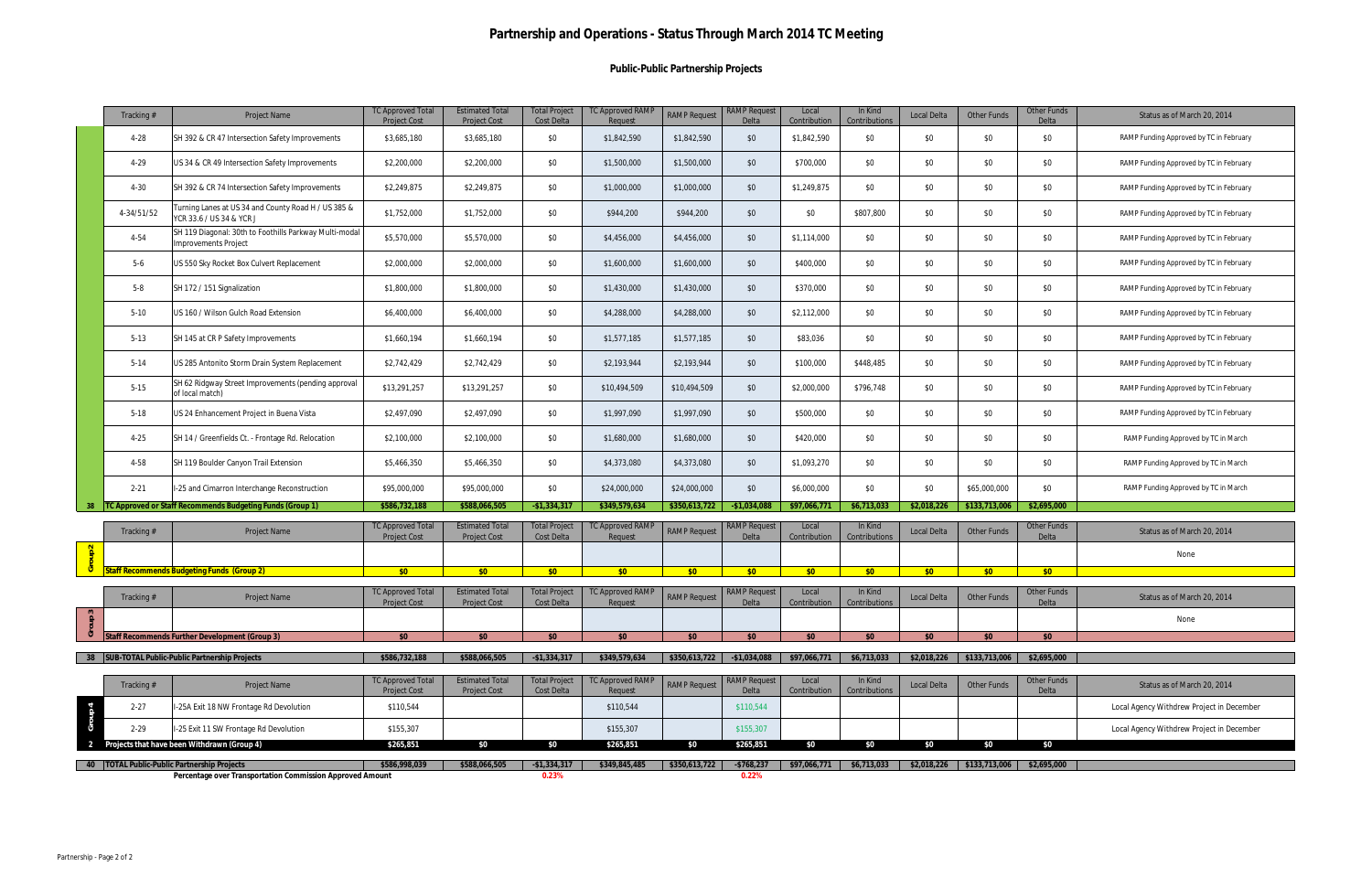## **Partnership and Operations Projects - Status Through March 2014 TC Meeting**

**Operations Projects**

|   | Tracking# | Project Name                                                                                                                                       | <b>TC Approved Total</b><br><b>Project Cost</b> | <b>Estimated Tota</b><br><b>Project Cost</b> | <b>Total Project</b><br><b>Cost Delta</b> | <b>TC Approved</b><br><b>RAMP Request</b> | <b>RAMP Request</b> | <b>RAMP Request</b><br>Delta | Local<br>Contribution | In Kind Funds | Local Delta  | <b>Other Funds</b> | Other Funds<br>Delta | Status as of March 20, 2014             |
|---|-----------|----------------------------------------------------------------------------------------------------------------------------------------------------|-------------------------------------------------|----------------------------------------------|-------------------------------------------|-------------------------------------------|---------------------|------------------------------|-----------------------|---------------|--------------|--------------------|----------------------|-----------------------------------------|
|   | $1-27$    | SH-74 South of El Rancho Safety Shoulders                                                                                                          | \$57,947                                        | \$55,000                                     | \$2,947                                   | \$57,947                                  | \$55,000            | \$2,947                      | \$0                   | \$0           | \$0          | \$0                | \$0                  | RAMP Funding Approved by TC in February |
|   | $1 - 41$  | State Highway Signal Upgrades: Phase I - Colfax Signals                                                                                            |                                                 |                                              |                                           |                                           |                     |                              |                       |               |              |                    |                      | RAMP Funding Approved by TC in February |
|   | $1-42$    | State Highway Signal Upgrades: Phase III - Denver Slipfit                                                                                          | \$2,495,000                                     | \$3,246,557                                  | $-$ \$751,557                             | \$2,200,000                               | \$2,200,000         | \$0                          | \$0                   | \$295,000     | \$751,557    | \$0                | \$0                  | RAMP Funding Approved by TC in February |
|   | $1 - 44$  | State Highway Signal Upgrades: Phase I - Santa Fe and Evans                                                                                        |                                                 |                                              |                                           |                                           |                     |                              |                       |               |              |                    |                      | RAMP Funding Approved by TC in February |
|   | $1-51$    | Continuous Flow Metering (CFM), Weight-in-Motion (WIM), and<br>Relocated Portal Attendant Stations at Eisenhower-Johnson<br>Memorial Tunnel (EJMT) | \$2,575,000                                     | \$2,529,035                                  | \$45,965                                  | \$2,575,000                               | \$2,529,035         | \$45,965                     | \$0                   | \$0           | \$0          | \$0                | \$0                  | RAMP Funding Approved by TC in February |
|   | $1-63$    | I-70 at Grapevine Rd. (MP 256.0)                                                                                                                   | \$189,000                                       | \$189,000                                    | \$0                                       | \$189,000                                 | \$189,000           | \$0                          | \$0                   | \$0           | \$0          | \$0                | \$0                  | RAMP Funding Approved by TC in February |
|   | $2 - 08$  | US 24 / Judge Orr Rd. Intersection Improvement                                                                                                     | \$2,000,000                                     | \$2,000,000                                  | \$0                                       | \$2,000,000                               | \$2,000,000         | \$0                          | \$0                   | \$0           | \$0          | \$0                | \$0                  | RAMP Funding Approved by TC in February |
|   | $2 - 09$  | US 50 / Dozier Ave. Intersection Improvement (companion project<br>Partnership 2-20)                                                               | \$1,000,000                                     | \$1,000,000                                  | \$0                                       | \$1,000,000                               | \$1,000,000         | \$0                          | \$0                   | \$0           | \$0          | \$0                | \$0                  | RAMP Funding Approved by TC in February |
|   | $2 - 10$  | US 50 / Purcell and US 50 / McCulloch Intersection Improvement<br>(companion project Partnership 2-33)                                             | \$1,200,000                                     | \$1,200,000                                  | \$0                                       | \$1,200,000                               | \$1,200,000         | \$0                          | \$0                   | \$0           | \$0          | \$0                | \$0                  | RAMP Funding Approved by TC in February |
|   | $2 - 17$  | US 50 / 32nd Ln., US 50 / Cottonwood Ave., US 50 / 34th Ln.<br>Intersection Improvements                                                           | \$1,500,000                                     | \$2,500,000                                  | $-$1,000,000$                             | \$1,500,000                               | \$1,500,000         | \$0                          | \$0                   | \$0           | \$0          | \$0                | \$1,000,000          | RAMP Funding Approved by TC in February |
|   | $3 - 33$  | I-70 Vail Chain Station Improvements                                                                                                               | \$4,500,000                                     | \$4,500,000                                  | \$0                                       | \$4,500,000                               | \$4,500,000         | \$0                          | \$0                   | \$0           | \$0          | \$0                | \$0                  | RAMP Funding Approved by TC in February |
|   | $3 - 34$  | I-70 Glenwood Canyon Variable Speed Signing                                                                                                        | \$2,200,000                                     | \$1,996,800                                  | \$203,200                                 | \$2,200,000                               | \$1,996,800         | \$203,200                    | \$0                   | \$0           | \$0          | \$0                | \$0                  | RAMP Funding Approved by TC in February |
|   | $4 - 13$  | Adaptive signals on US 85 Bypass in Greeley                                                                                                        | \$750,000                                       | \$750,000                                    | \$0                                       | \$600,000                                 | \$600,000           | \$0                          | \$0                   | \$150,000     | \$0          | \$0                | \$0                  | RAMP Funding Approved by TC in February |
|   | 4-41      | Adaptive signals on US 34 Bypass in Greeley                                                                                                        | \$500,000                                       | \$500,000                                    | \$0                                       | \$400,000                                 | \$400,000           | \$0                          | \$0                   | \$100,000     | \$0          | \$0                | \$0                  | RAMP Funding Approved by TC in February |
| ₽ | $4 - 35$  | Loveland I-25 and Crossroads Blvd. Anti-Icing Spray System                                                                                         | \$250,000                                       | \$250,000                                    | \$0                                       | \$200,000                                 | \$200,000           | \$0                          | \$50,000              | \$0           | \$0          | \$0                | \$0                  | RAMP Funding Approved by TC in February |
|   | $4 - 36$  | Loveland Road Weather Information System (RWIS) Update /<br>Expansion                                                                              | \$380,000                                       | \$380,000                                    | \$0                                       | \$304,000                                 | \$304,000           | \$0                          | \$76,000              | \$0           | \$0          | \$0                | \$0                  | RAMP Funding Approved by TC in February |
|   | $4 - 42$  | Fiber Optics and ITS Devices on I-76                                                                                                               | \$11,000,000                                    | \$11,003,607                                 | $-$3,607$                                 | \$5,000,000                               | \$5,003,607         | $-$ \$3,607                  | \$0                   | \$0           | \$0          | \$6,000,000        | \$0                  | RAMP Funding Approved by TC in February |
|   | 4-50      | Fiber Optic Communication from I-25 to CDOT West Yard                                                                                              | \$1,700,000                                     | \$1,700,000                                  | \$0                                       | \$1,700,000                               | \$1,700,000         | \$0                          | \$0                   | \$0           | \$0          | \$0                | \$0                  | RAMP Funding Approved by TC in February |
|   | 4-44/4-49 | Adaptive Signals on SH 119 Airport Rd. to Zlaten Dr. in Longmont /<br>Adaptive Signals on SH 119: I-25 to WCR 3.5                                  | \$1,850,000                                     | \$1,850,000                                  | \$0                                       | \$1,680,000                               | \$1,680,000         | \$0                          | \$0                   | \$170,000     | \$0          | \$0                | \$0                  | RAMP Funding Approved by TC in February |
|   | $4 - 66$  | Adaptive Traffic Signals System along US 287 (Main St.) in Longmont                                                                                | \$1,760,000                                     | \$1,760,000                                  | \$0                                       | \$1,100,000                               | \$1,100,000         | \$0                          | \$0                   | \$660,000     | $-$ \$60,000 | \$0                | \$60,000             | RAMP Funding Approved by TC in February |
|   | $5-03$    | US 160 Corridor Signalized Intersection Improvements and Signal<br>Coordination                                                                    | \$3,757,844                                     | \$3,753,865                                  | \$3,979                                   | \$3,757,844                               | \$3,753,865         | \$3,979                      | \$0                   | \$0           | \$0          | \$0                | \$0                  | RAMP Funding Approved by TC in February |
|   | $O - 01$  | Fiber Optic Backbone - I-25(Pueblo to Walsenburg); and US 285 (C-<br>470 to Conifer)                                                               | \$7,000,000                                     | \$7,000,000                                  | \$0                                       | \$3,500,000                               | \$3,500,000         | \$0                          | \$0                   | \$0           | \$0          | \$3,500,000        | \$0                  | RAMP Funding Approved by TC in February |

**-\$4,800.00 Numbers shown in red or with a negative represent an overage**

**\$6,000.00 Numbers shown in green represent an underage**

## **Key TC Approved or Staff Recommends Budgeting Funds (Group 1) Staff Recommends Budgeting Funds (Group 2) Staff Recommends Further Development (Group 3) Projects that have been Withdrawn or Removed (Group 4)**

#### **Numbers are shown as a COST VARIANCE**